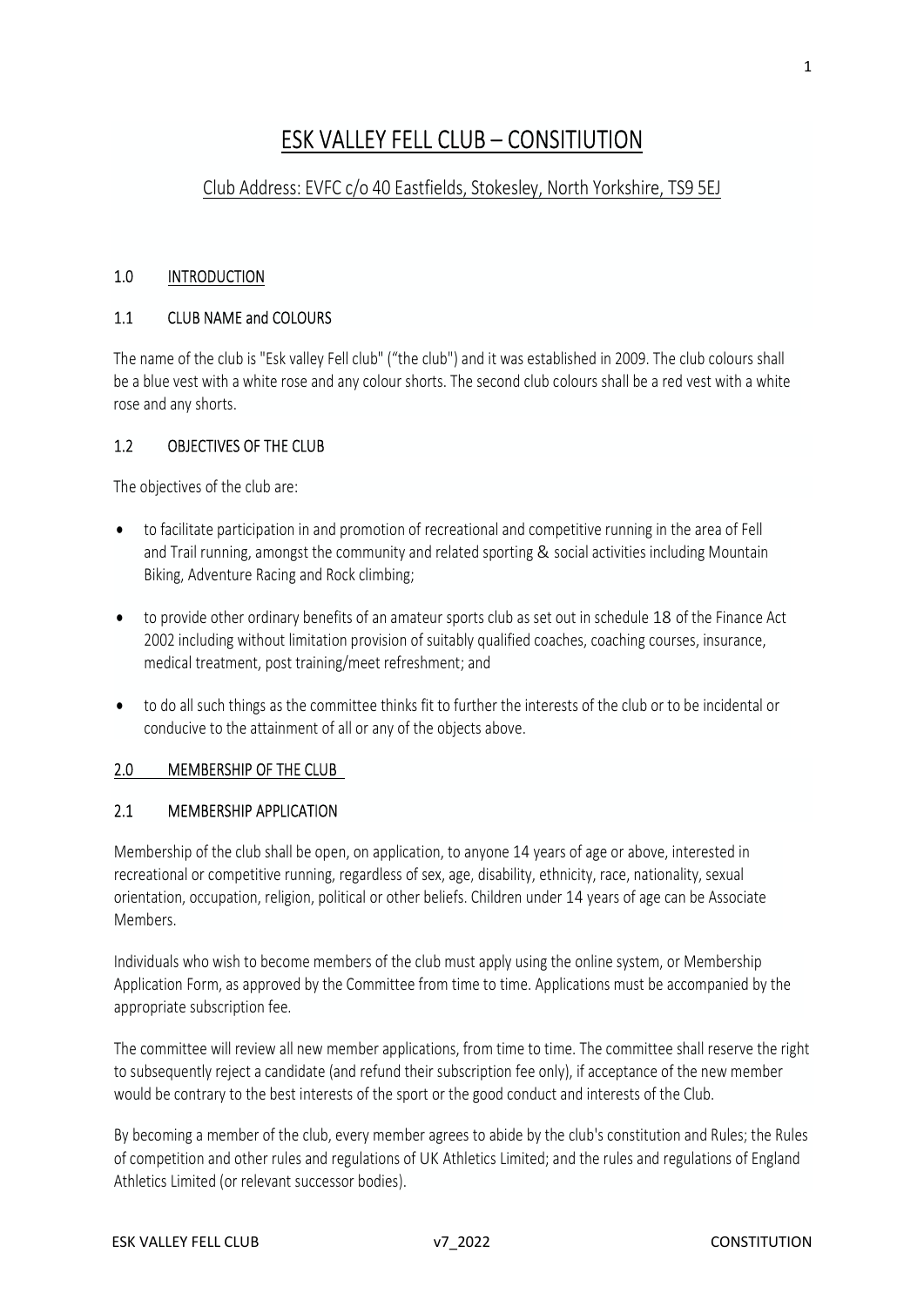# 2.2 MEMBERSHIP CLASSES

Members will enjoy the rights and obligations specifically outlined in this document. Members must also designate themselves as e1ther "First claim" or "second claim" Members.

# 2.2.1 ORDINARY MEMBERS

Anyone satisfying the general admission criteria (as determined from time to time by the committee) can become an Ordinary Member, provided that: they are an amateur as defined from time to time by UK Athletics [and that they are aged over 14 years at the date of their application].

There are three classes of ordinary membership;

- Senior (over 18 years)
- Junior (under 18 years, but 14 years or over)
- Associate (under 14 years)

Anyone under the age of 18, at the date of their application, shall join as a Junior Member. Anyone under the age of 14 years, at the date of their application, shall join as an Associate Member and such person must have their application seconded by a coach or parent/guardian who is also a member of Esk Valley Fell Club, and who will undertake to initially train that candidate. Junior and Associate Members do not have voting rights.

Only Ordinary Senior Members shall be entitled to receive notice of, attend and vote at general meetings of the club.

# 2.2.2 LIFE MEMBERS

This category of membership has been discontinued.

# 2.2.3 HONORARY MEMBERS

Honorary membership may be granted to an individual in recognition of their outstanding personal contribution to the club's affairs, and will be conferred by the committee, and announced at the Club AGM. Honorary membership shall end when so determined by the committee.

#### 2.3 SUBSCRIPTIONS

The club may, as a condition of membership, require annual or other periodic subscription fees to be paid by Members of the Club, as determined from time to time by the committee provided that the committee shall ensure that the subscription fees are set on a non-discriminatory basis and do not preclude open membership of the club.

Subscription fees will be payable by Members under 18 or in full time education at a reduced rate. Ordinary Members shall pay their subscription fees into the club's Bank Account by such date as the committee shall prescribe each year.

Members having arrears of subscriptions of more than six weeks will have their membership automatically terminated and will not be eligible to participate in the affairs or activities of the Club, including voting in any General Meeting. Payment of a full

2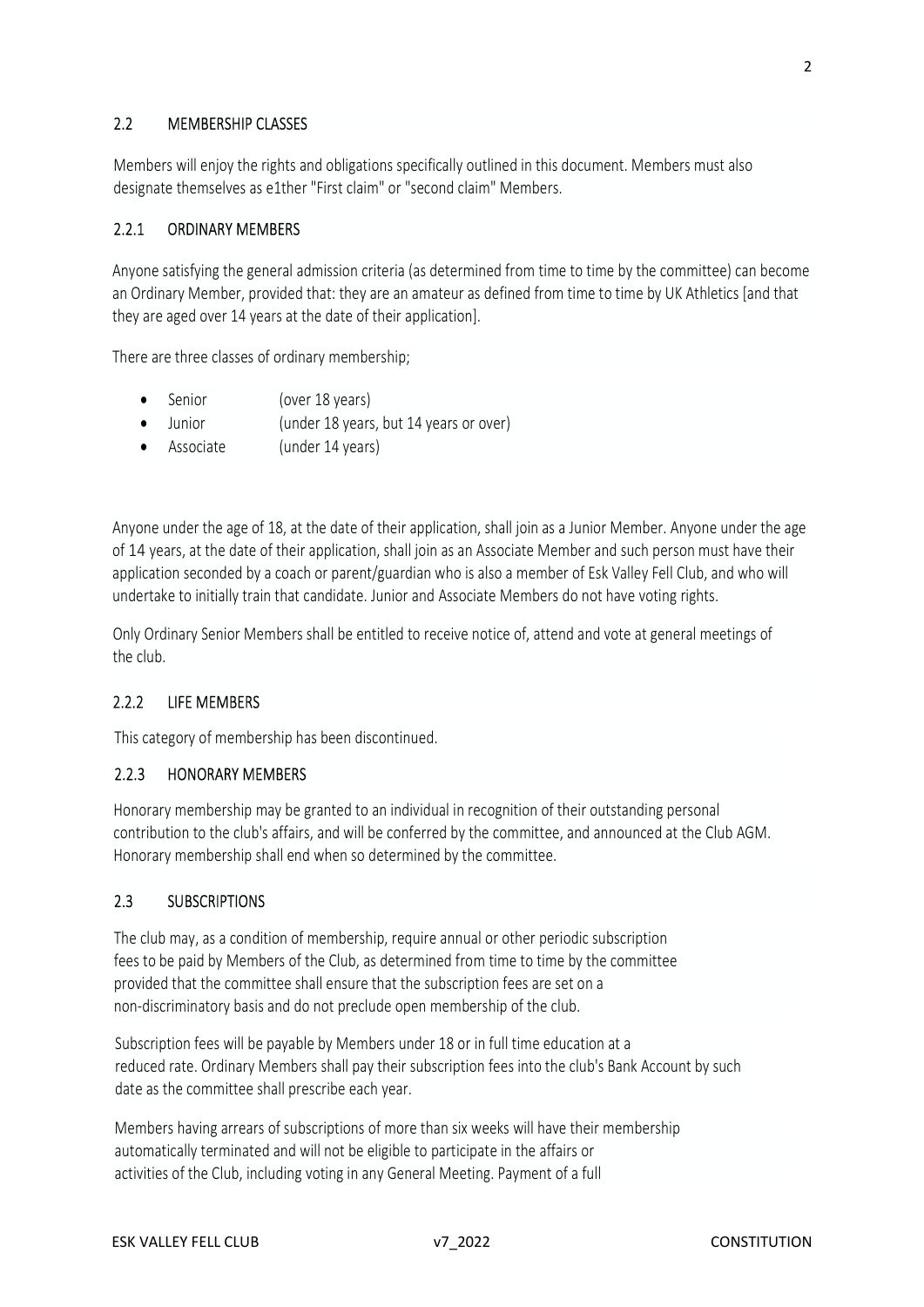subscription at a later date will enable the former member to be readmitted by the committee.

# 2.4 CESSATION OF MEMBERSHIP

Members may resign from membership at any time by notice to that effect given to the secretary. A member who resigns shall not be entitled to any refund of subscriptions in respect of the remaining period.<br>Membership shall not be transferable and shall cease immediately on death or on the failure

of the member to comply with any condition of membership set out in this constitution.

The Committee shall have the power to expel a Member when in its opinion it would not be in the interests of the sport or the club for him to remain a member. such expulsion shall be carried out in accordance with the Disciplinary Procedures set out below.

Any person shall, upon ceasing to be a Member of the club, forfeit all rights to and claims upon the Club and its property and funds.

3.0 THE CLUB COMMITTEE<br>The day to day management of the club shall be deputed to a committee consisting of six Honorary officers and not more than six ordinary committee Members.

## 3.1 EX-OFFICIO HONORARY OFFICER (CLUB PRESIDENT)

The Honorary President of the club shall perform duties representing the club and may provide guidance on strategy and probity as required. The President shall not be a member of the Committee but may be invited to committee meetings. The President shall be nominated annually by the committee and be ratified by the members at the Annual General Meeting.

#### 3.2 HONORARY OFFICERS

The Honorary Officers of the club shall be the Chair, the Treasurer, and the Secretary; who shall be nominated in accordance with the procedure set out in section 3.4, and elected by the Members at the Annual General Meeting (AGM).

The Chair, and Treasurer will be elected in odd numbered years. The Secretary will be elected in even numbered years.

The Honorary Officers shall remain in office for a term of two years after their election until the end of the Annual General Meeting in the second year after their election and shall be eligible for re-election. These officers may delegate and assign tasks to other members of the committee and Club.

#### 3.3 ORDINARY COMMITTEE MEMBERS

The Ordinary Committee Members shall be nominated in accordance with the procedure entitled "Election of committee" set out below and elected by the Members at the Annual General Meeting. The Ordinary Committee Members shall remain in office for a one year term until the end of the Annual General Meeting in the year after their election and shall be eligible for re-election.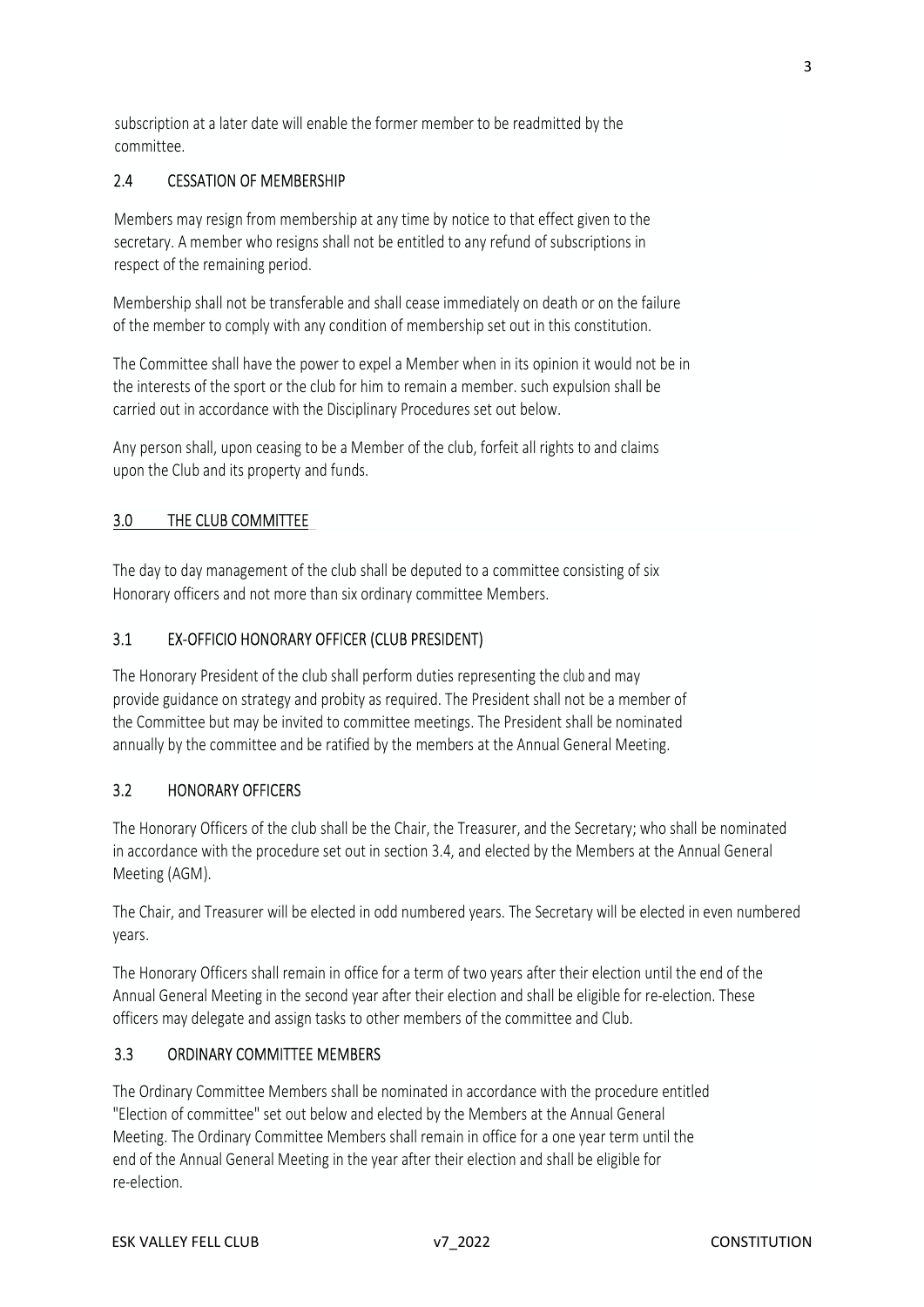Ordinary Committee Members shall aid the Honorary Officers by undertaking tasks and roles to facilitate the day to day operation of the club. The allocation of these duties shall be by mutual consent between the Honorary Officers and the respective Ordinary Committee Member.<br>Duties may be reallocated at any time as required and may be delegated to Members of the club. The Ordinary Committee Member shall report to and advise the Committee on the status of such tasks.

### 3.4 ELECTION OF COMMITTEE

Any Member may be nominated by any other two Members, with his/her approval, as a candidate for any of the posts of Honorary officer or ordinary committee Member by notice in writing (including email) to the secretary at least two weeks before the date of the Annual General Meeting.

A Member may accept nomination for any of the separately elected posts constituting the committee, subject to being eligible to hold only one of these posts at any time. If a Member shall be elected to a post during the prescribed course of business, his or her name shall be deleted from all subsequent voting for the remaining elected posts at that meeting.

If the number of candidates for the post of any Honorary Officer (as each falls for election) is only one, that candidate shall be declared elected unopposed. If the number of candidates is more than one, ballot papers shall be prepared containing in alphabetical order all the names thus proposed: every eligible Member may vote for each office with the first candidate to reach a majority elected.

If the number of candidates for election as the Ordinary Committee Members shall be equal to or less than the number of vacancies, they shall be declared elected unopposed. If the number of candidates is greater than the number of vacancies, ballot papers shall be prepared, containing in alphabetical order all the names thus proposed: every eligible Member may vote for as many candidates as there are vacancies and those candidates with the most votes will be elected until all vacancies were filled.

Should there be insufficient members who stand to be officers of the club then an elected officer may hold an additional post for an emergency period as defined by the committee.

# 3.5 LEAVING OFFICE

The office of an elected member of the Committee shall be vacated if he or she:

- a) resigns at any time by notice in writing to that effect given to the secretary and such resignation shall take effect immediately;
- b) ceases to be a member or shall be excluded or suspended from the club under disciplinary proceedings;
- c) is absent from the committee Meetings for more than three consecutive or one half of committee meetings without the explicit consent of the committee, such consent to be recorded in the minutes of the committee. A member of the committee who is absent from one half (rounded to the nearest whole number) or more of properly organized committee meetings without the explicit consent of the committee between any two AGMs shall be deemed to have vacated his or her position and shall be ineligible to stand for re-election;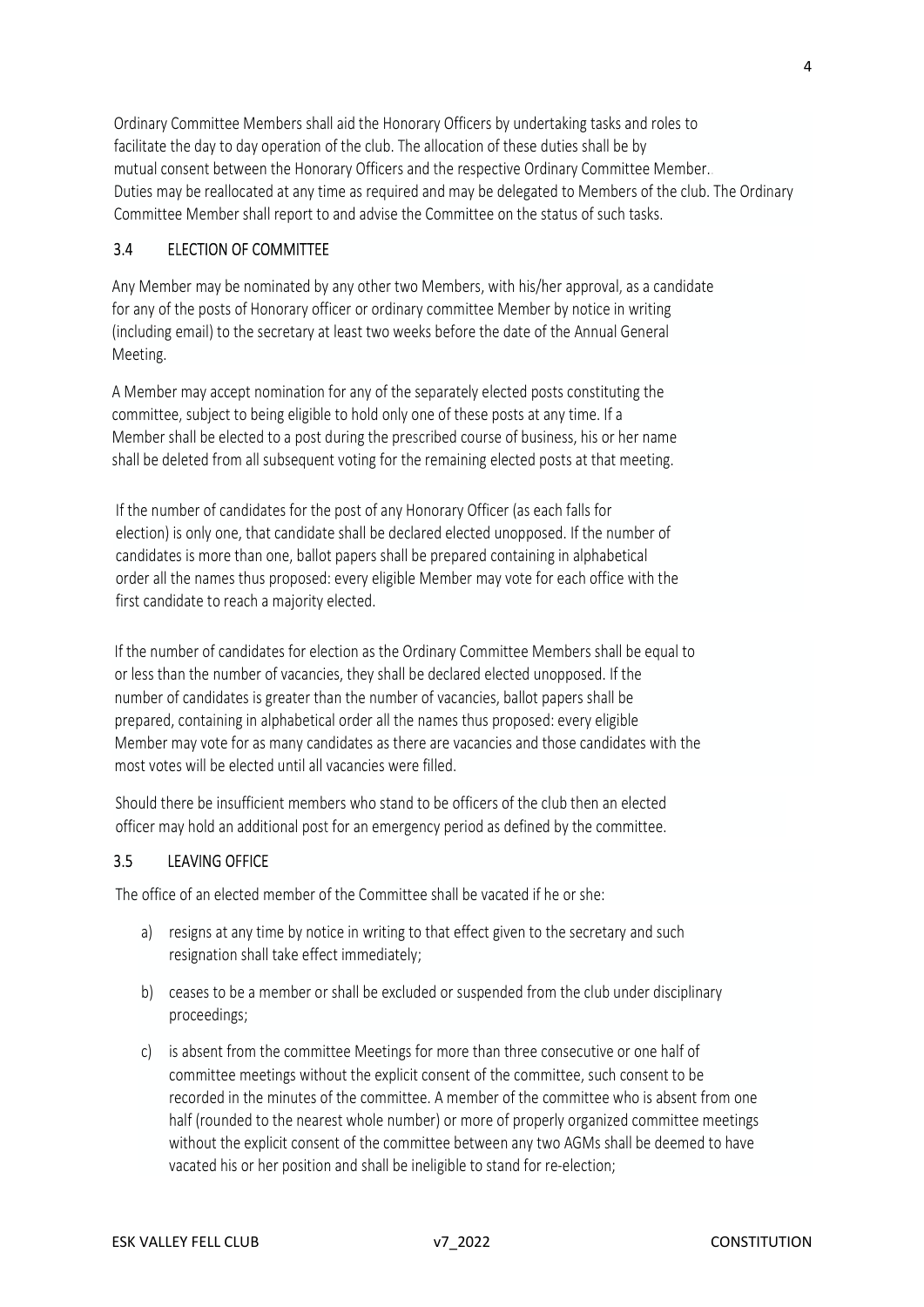- d) is or may be suffering from a mental disorder;
- e) is suspended from holding office or taking part in any activity relating to the administration or management of a Club by a decision of England Athletics Limited or UK Athletics Limited;
- f) is asked to resign by all the other Committee members, acting together.

The Committee shall have the power to appoint a Member to fill any casual vacancy on the committee or amongst the Honorary Officers until the next Annual General Meeting. Any Committee Member so appointed shall retire at the next Annual General Meeting but shall be eligible for election at such meeting in accordance with the provisions for proceedings at

General Meetings. Any Honorary Officer so appointed shall only remain in office until the AGM at which their predecessor was due to retire.

## 3.6 PROCEEDINGS OF THE COMMITTEE

The Committee shall meet at least four times each year in person and as often as may from time to time be necessary. Any additional meetings (above 4) may be held in a manner agreeable to the committee (including by telephone conference call).

One half (rounded to the nearest whole), of the voting members of the committee shall be the quorum necessary for the transaction of business. A meeting of the committee at which a quorum is present and has been properly convened shall be competent to exercise all the powers and discretions invested in the committee by these Rules.<br>The committee may act notwithstanding any vacancy in its numbers, so long as the number of

members of the committee entitled to vote is not reduced below eight in which case it shall be entitled to act only for the purpose of appointing or arranging the election of new

members of the committee.<br>Questions arising at any meeting shall be determined by a simple majority of votes illustrated by a show of hands. In the case of an equality of votes, the chair shall have a casting or additional vote.

The committee may regulate their meetings and proceedings as they think fit. The committee shall, within two weeks of each meeting, record the decisions that it has taken and publicize these to club Members. AS soon as is reasonably possible after a meeting, the secretary shall distribute minutes of the meeting to the other committee members for comment.

The Committee may invite persons who are not members of the committee to address a meeting of the committee.

#### 3.7 POWERS OF THE COMMITTEE

The committee shall be responsible for the management of the club and shall have the

following specific powers to: a) make club Rules and regulations to allow for the day to day operation of the club and its activities. Such club Rules may not supersede or contradict provisions of the constitution and must be reasonably available to Members.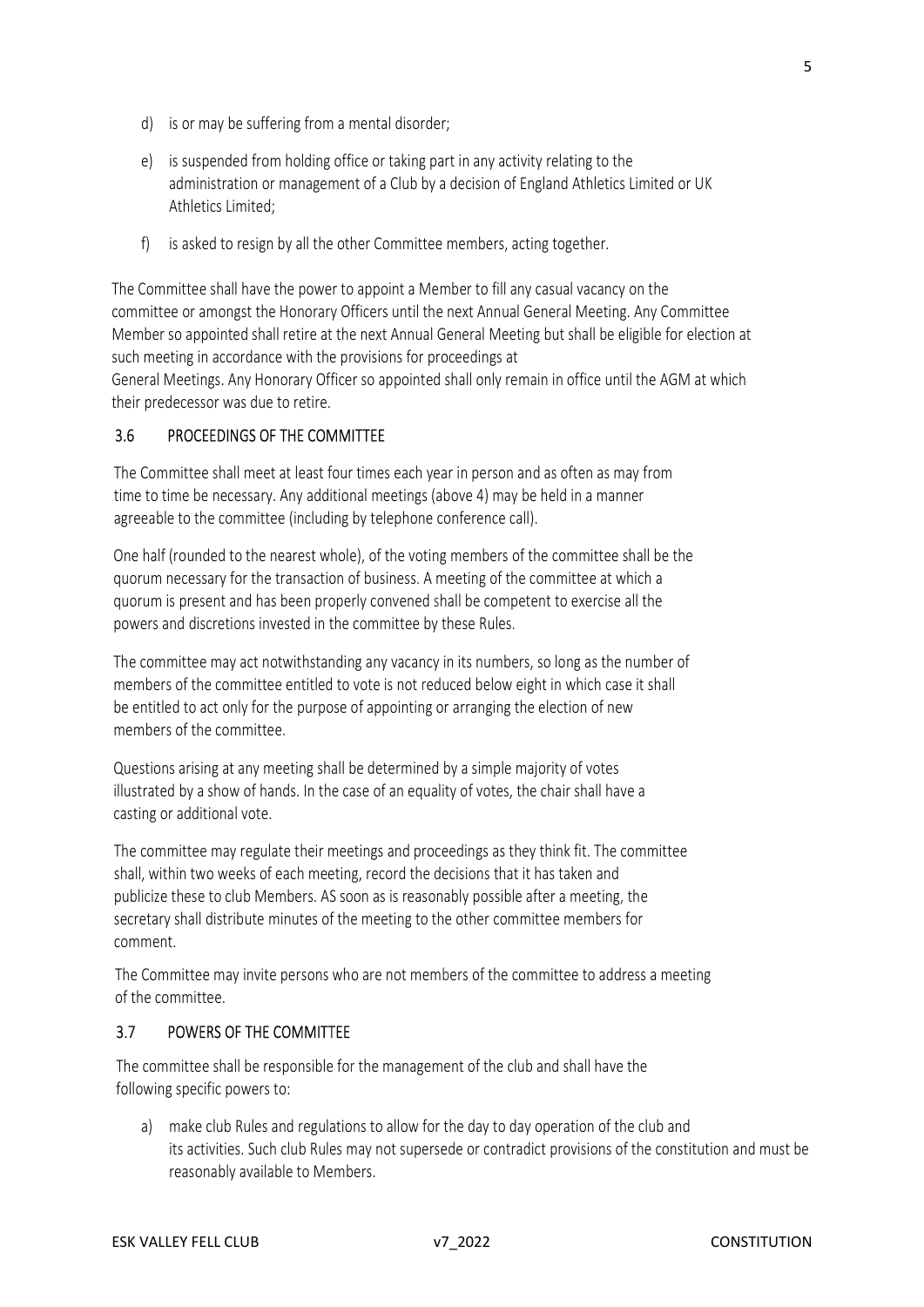- b) operate a Member's welfare policy in accordance with the policy and procedures issued by UK Athletics Limited.
- c) appoint any person or persons to accept and hold in trust for the club any property belonging to the club or in which it is interested. The chairman from time to time is nominated as the person to appoint new trustees within the meaning of section 36 of the Trustee Act 1925. A new trustee shall be nominated by resolution of the committee and the chairman shall by deed duly appoint the person or persons so nominated as the new Trustee or Trustees of the club and the provisions of the Trustee Act 1925 shall apply to such appointment.
- d) make and give receipts, releases and other discharges for any amount payable to the club and for claims and demands of the club.
- e) invest, place on deposit and deal with any finances of the club not immediately required upon any investments or securities which the committee thinks fit.
- f) issue, sign, draw, endorse, negotiate, transfer and assign all cheques, bills, drafts, promissory notes, securities and instruments, negotiable and non-negotiable, to operate on the Club's banking accounts.
- g) enter into all such negotiations and contracts and rescind and vary all such contracts and execute and do all such acts, deeds and things in the name of, and on behalf of, the club as they may consider expedient.
- h) pay all the costs and expenses of, and incidental to, any of the aforesaid matters and things.
- i) determine how and by whom any such power shall be executed, operations effected and documents signed or things done.
- j) appoint Members or sub-Committees consisting wholly or partly of the members of the committee to exercise such functions as the committee may from time to time delegate to them.
- k) organize club activities.

The members of the committee and any trustees appointed under paragraph (c) above to act as trustees shall be entitled to an indemnity out of the assets of the Club for all expenses and other liabilities properly incurred by them in the management of the affairs of the Club.

#### 4.0 CLUB MEETINGS

The accidental omission to give any such notice to, or the non-receipt of any such notice by, any person entitled to receive the same shall not invalidate the proceedings at any General Meeting. Every notice calling a meeting shall specify the general nature of the business to be transacted and shall specify if the meeting is to be an Annual General Meeting.

At all such meetings the President or Chairman, or in his or her absence a member of the club selected by those members of the Committee present, shall take the Chair. At all Special General Meetings every Member shall have one vote unless disqualified from voting by the constitution. Votes may be given personally or by proxy. Every resolution submitted to a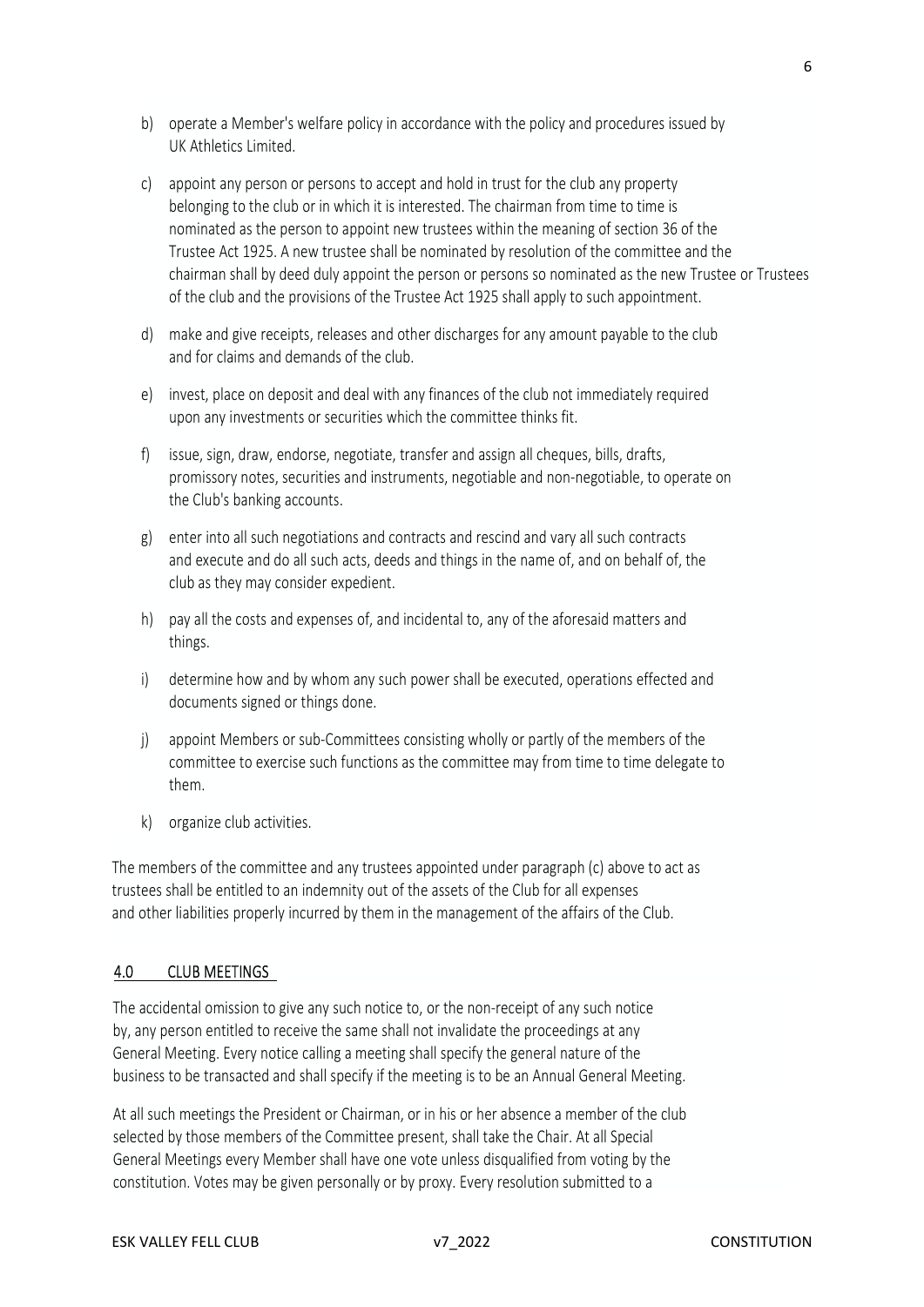meeting shall be decided by a show of hands and in the case of an equality of votes the chair of the meeting shall have an additional vote.

#### 4.1 GENERAL MEETINGS

The following rules shall apply to all General Meetings:

- a) the quorum for a General Meeting shall be ten Members personally present and entitled to vote. No business shall be transacted at any special General Meeting unless the required quorum is present. If, within an hour following the time appointed for the meeting a quorum is not present, the meeting shall stand adjourned to a time and a place agreed by the majority of Members present. If, at such adjourned meeting a quorum is not present, those Members who are present shall be a quorum and may transact the business for which the meeting was called.
- b) all resolutions (and amendments thereto) shall be put to the meeting.
- c) resolutions proposed for consideration by a General Meeting shall be submitted in writing to the Secretary at least two weeks before the date of the meeting.
- d) amendments may be proposed at any time during debate, although the chair shall have the right to require these to be put in writing together with the name of the proposer.
- e) the Chair shall deal with amendments in the strict order in which they are proposed, although he/she shall have the right to refuse amendments which negate the resolution. If an amendment to a resolution is proposed, no further amendments shall be proposed until the first is disposed of. If an amendment is lost, a further amendment may be moved to the original resolution but only one amendment shall be submitted to the meeting at one time; if an amendment to a resolution is carried, then the resolution as amended shall become
- f) the resolution to which further amendments may be proposed. During the course of debate the proposer of a resolution may accept an amendment to the resolution, in which case the amended resolution shall become the resolution under debate. The proposer can withdraw a resolution or amendment. The resolution shall be debated and decided by the meeting.

The chair of the General Meeting may, with the consent of the meeting, adjourn the same from time to time and from place to place but no business shall be transacted at any adjourned meeting other than the business left unfinished at the meeting from the point at which the adjournment took place.<br>4.2 ANNUAL GENERAL MEETINGS

Not less than three weeks' notice of an Annual General Meeting shall be given to members, specifying the place, day, and time of the meeting.

The Annual General Meeting shall elect from those present a Returning Officer to oversee any elections conducted at the meeting.<br>4.2.1 CALLING OF AGM

The Annual General Meeting of the club shall be held within the month of March each year, on a date and at a reasonable time and place to be fixed by the committee for the following purposes and order of business: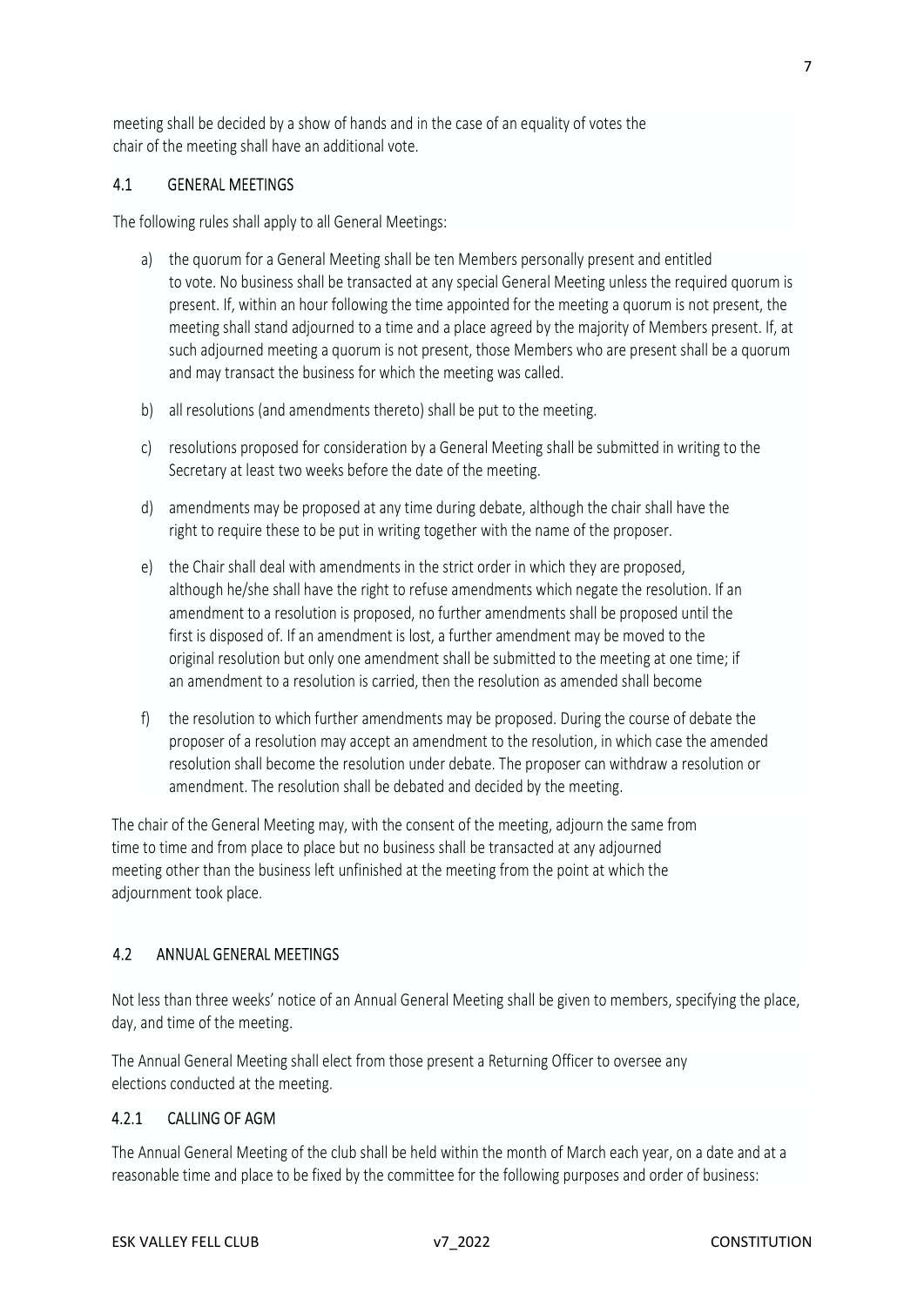- to receive from the committee an Annual Report, balance sheet and statement of accounts for the preceding financial year;
- to elect the Honorary officers and the committee and to ratify the selection of the Honorary president.
- to decide on any resolution which may be duly submitted to the meeting as provided by these Rules.

## 4.3 SPECIAL GENERAL MEETINGS

Not less than three weeks' notice of a Special General Meeting shall be given to the Members, specifying the place, day and time of the meeting.

The secretary shall, on the requisition in writing (including email) of not less than twenty Members entitled to vote at such meetings, convene a special General Meeting within four weeks of the receipt by him or her of the requisition stating the business to be raised. No other business is to be discussed at a special General Meeting.

### 5.0 FINANCES

The Treasurer will ensure proper accounts are kept and provide Committee Members with accurate financial reports on at least a biannual basis. The club's financial records shall always be open to inspection by the committee.

The Club will hold a Treasurer's Current and Savings Account with the Santander Bank. The named account holders shall be the three (3) Honorary Officers of the Club; the Chair, Treasurer, and Secretary. Each Honorary Officer is individually and jointly liable to the Bank, for the management of the Club accounts.

The club's Financial Year shall run from January 1<sup>st</sup> to December 31<sup>st</sup> inclusive. The Treasurer shall present accounts for the previous Financial Year to the Annual General meeting for consideration and copies of these will be available to Members at the meeting. If the Accounts are not accepted at the Annual General Meeting, a qualified Accountant may be appointed to investigate members' concerns.

# 5.1 PROPERTY AND FACILITIES

The property of the Club, other than cash at bank, shall be vested in the Trustees who shall deal with the property as directed by resolution of the Committee. The Club's facilities shall be provided to its members without discrimination.

#### 5.2 APPLICATION OF SURPLUS FUNDS

The Club is a non-profit-distributing organization. All surplus income or profits are to be reinvested in the club and will be used to maintain or improve the Club's facilities or otherwise in furtherance of the Club's objects.

No member shall be paid a salary, bonus fee or other remuneration for competing for the Club. The club may also, in furtherance with the objects of the club:

- a) sell and supply food, drink and related sports clothing and equipment.
- b) remunerate members for providing goods and services, provided that such arrangements are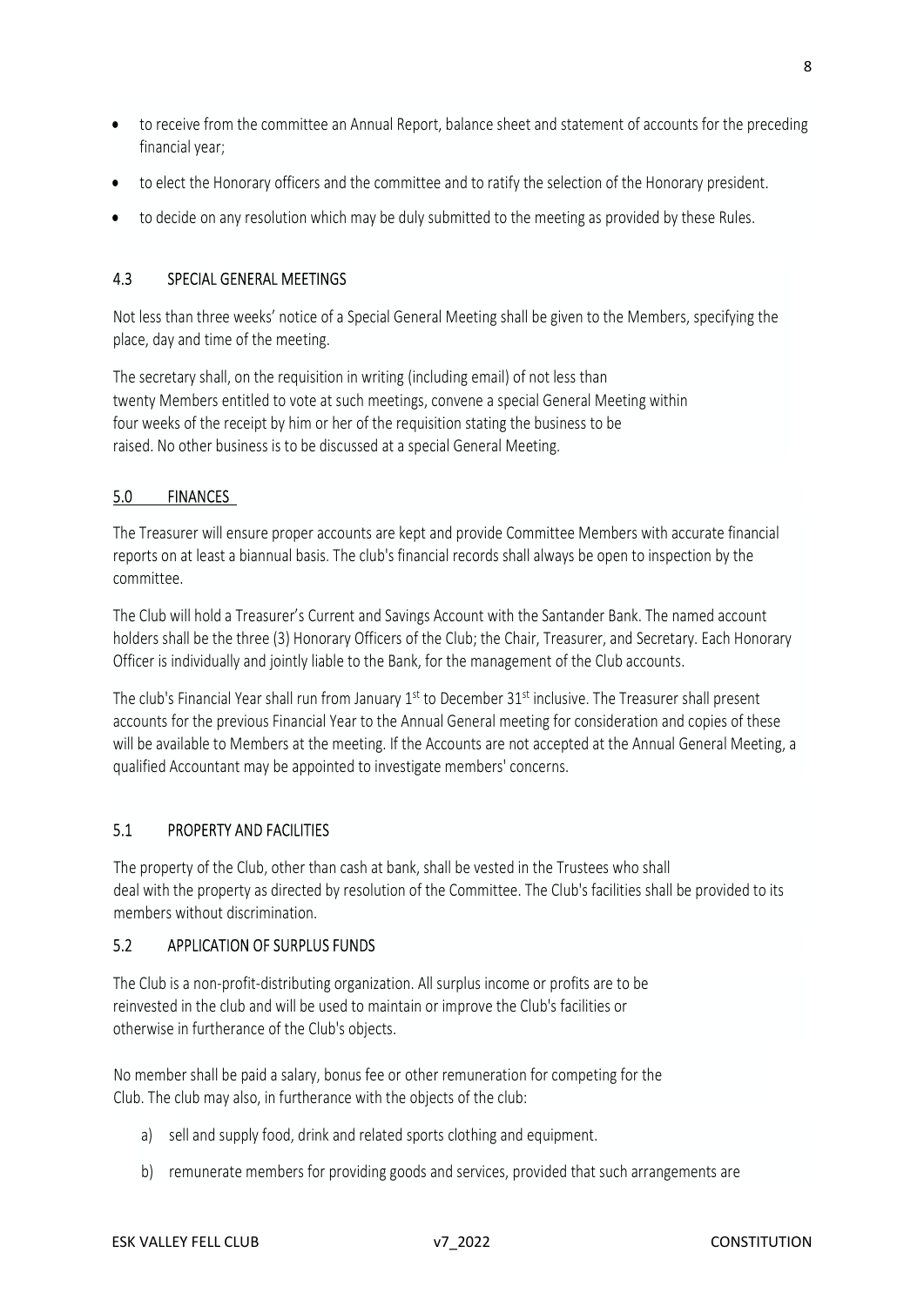approved by the Committee (without the Member being present) and are agreed on an arm's length basis.

- c) Pay in good faith interest on money lent by a Member at a commercial rate of interest; reimburse any Committee Member or Honorary officer his/ her reasonable and proper out of pocket expenses incurred on club business; any premium in respect of the purchase and maintenance of indemnity insurance in respect of liability for any act or default of the committee members in relation to the club.
- d) pay for reasonable hospitality for visiting teams and guests.

### 6.0 INTERPRETATION OF CLUB CONSTITUTION & RULES

The constitution may be added to, repealed, or amended by resolution at any Annual or special General Meeting carried by a majority of at least two-thirds of the Members voting thereon.

The Committee shall be the sole authority for the interpretation of the constitution and of Club Rules. The decision of the committee upon any questions of interpretation or upon any matter affecting the club and not provided for by the constitution, shall be final and binding on the Members except if otherwise directed by the club in a Special or Annual General Meeting.

### 7.0 DISSOLUTION OF THE CLUB

If at any special General Meeting a resolution for the dissolution of the Club shall be passed by a majority of the Members present, a further special General Meeting shall be convened, to be held not less than four weeks thereafter (of which two weeks written notice shall be given to each Member in addition to the other provisions for Notices), to further consider the matter.

The Members may vote to wind up the Club if not less than three quarters of those present and voting support that proposal at a properly convened special General Meeting. If successful, the committee shall proceed to realize the property of the club and discharge all liabilities.

Any property remaining after the discharge of debts and liabilities of the club shall be paid to or distributed to another community amateur sports club for fell running or other appropriate registered charity, as nominated at the Special General Meeting.

#### 8.0 DISCIPLINARY PROCEDURES

The Club shall not tolerate the physical or mental abuse, harassment, discrimination or defamation of any of its Members during, or subsequent to, club Events. Any Member may be disciplined or excluded from membership of the club if his or her conduct has been, or is likely to be, prejudicial to the interests of the club. Exclusion will be agreed by resolution of a majority of at least two thirds of those present and voting at a properly convened Committee Meeting and at which no fewer than nine of the total voting members of the Committee shall be present.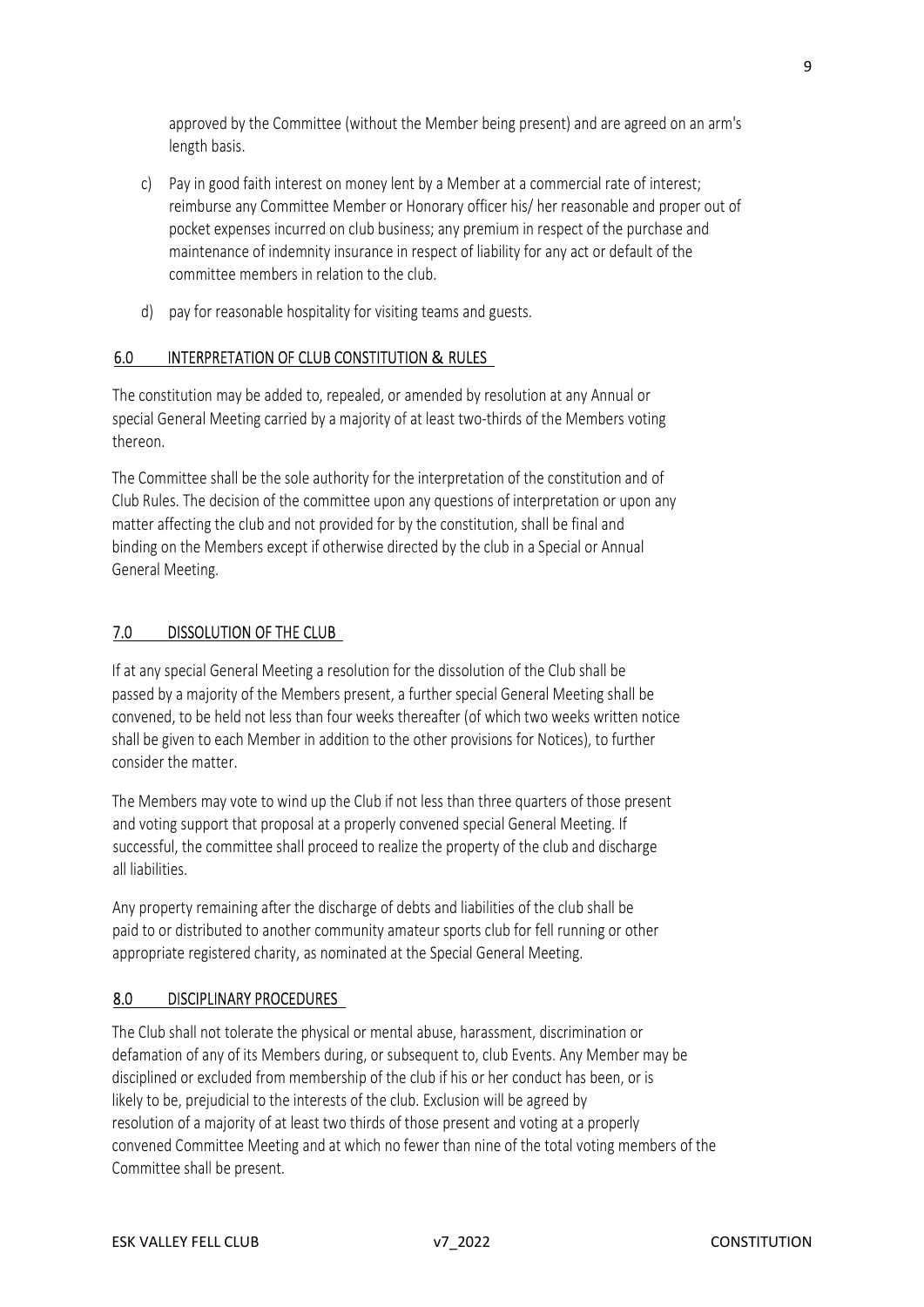Such Member shall have one month's clear notice of the Committee Meeting sent to him or her together with details of the case against him or her. The Member shall be entitled to attend the Meeting and be heard in defense, but shall not be entitled to be present at the voting or take part in the proceedings other than as the Committee shall permit. If the Member is a member of the Committee, he or she shall not be entitled to vote.

Any Member disciplined or excluded from the Club for disciplinary reasons may lodge an appeal with the Committee and shall thereupon have the right to demand that the matter be referred to three arbitrators: one chosen by the Committee, one chosen and paid for by the aggrieved party and one by the two arbitrators. In the event that the first two arbitrators fail to agree on a third, the third arbitrator shall be appointed by NECAA or other relevant organizing body as shall be nominated by the Committee. Such arbitrators shall have the power by their award to annul the disciplinary action or exclusion, or to annul it subject to the performance of any condition, which the arbitrators may think fit to impose.

#### 9.0 NOTICES

Any notice required to be given under this constitution will be deemed to have been given and received having been sent by mail or email to the last known postal or address of the Member as appropriate, or by publication on the club's website.

#### This Constitution is approved by the EVFC Committee, and formally signed by the EVFC Chair, and Secretary.

Signed, Signed,

Mike Quinn – Chair Phil Conner - Secretary<br>Phil Conner - Secretary

Dated: 29/3/2022 Dated: 29/3/2022